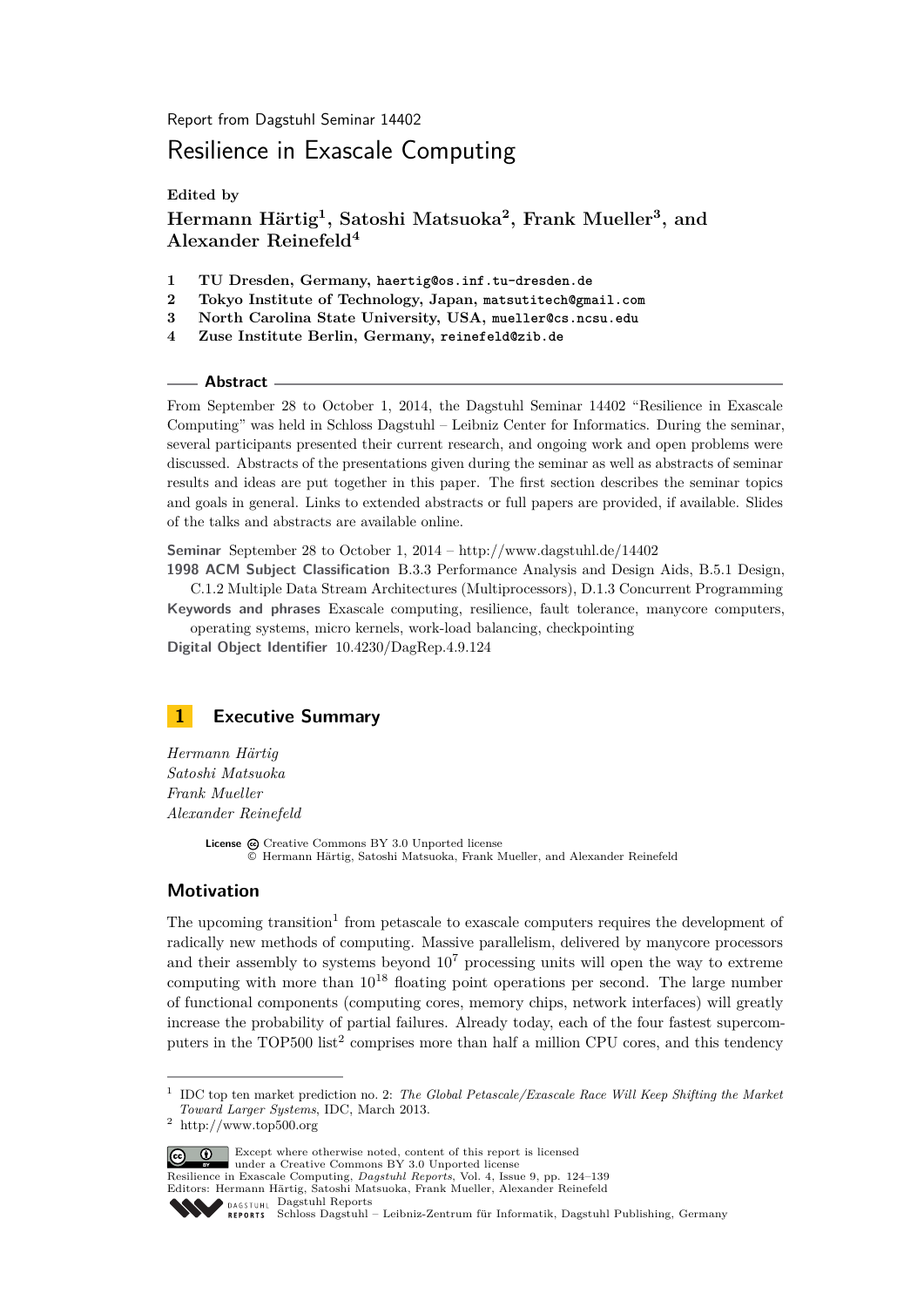towards massive parallelism is expected to accelerate in the future. In such large and complex systems, component failures are the norm rather than an exception. Applications must be able to handle dynamic reconfigurations during runtime and system software is needed to provide fault tolerance (FT) at a system level. For example, Jaguar reportedly experience 20 faults per hour in production mode<sup>[3](#page-1-0)</sup>, some of which could be mitigated while others could not.

To prevent valuable computation to be lost due to failures, checkpoint/restart  $(C/R)$ has become a requirement for long running jobs. However, current C/R mechanisms are insufficient, because the communication channels between the main memory and the parallel file system are far too slow to allow to save (and restore) a complete memory dump to disk farms. As an alternative, the memory of neighboring compute nodes may be used to keep partial checkpoints, but then erasure coding must be used to prevent against the loss of data in case of single node failures. To make things worse, precious communication bandwidth is needed for writing/reading checkpoints, which slows down the application. Techniques for data compression or application-specific checkpointing (with a reduced memory footprint) were proposed as a solution, but they only alleviate the problem by a certain extent.

We assume exascale hardware architectures to consist of a heterogeneous set of computational units (ranging from general-purpose CPUs to specialized units such as today's GPUs), memory chips (RAM, flash, phase-change memory), and various kinds of interconnects. The operating system and its load balancing mechanisms need to adapt to the hardware's properties as well as to workload characteristics. With the co-existence of legacy applications and new applications, it can be assumed that exascale systems must be capable of executing a broad range of parallel programming paradigms like MPI, OpenMP, PGAS, or MapReduce. These will not always and in every case require the functionality of a fully fledged operating system. We furthermore expect applications to become more complex and dynamic. Hence, developers cannot be expected to continuously handle load balancing and reliability. It is the operating system's task to find a sweet spot that on the one hand provides generic means for load management and checkpointing, while on the other hand allowing application developers full control over the performance-relevant functionality if required.

### **Objectives and Expected Results**

The objective of this seminar is to bring together researchers and developers with a background on HPC system software (OS, network, storage, management tools) to discuss medium to long-term approaches towards resilience in exascale computers. Two concrete outcomes are (a) outlines for alternatives for resilience at extreme scale with trade-offs and dependencies on hardware/technology advances and (b) initiation of a standardization process for a resilience API. The latter is driven by current trends of resilience libraries to let users specify important data regions required for tolerating faults and for potential recovery. Berkeley Lab's BLCR, Livermore's SCR and Capello's FTI feature such region specification in their APIs, and so do may in-house application-specific solutions. A standardized resilience API would allow application programmers to be agnostic of future underlying resilience mechanisms and policies so that resilience libraries can be exchanged at will (and might even become inter-operable). The focus of solutions is on the practical system side and should reach

<span id="page-1-0"></span><sup>3</sup> A. Geist, "What is the Monster in the Closet?", August 2011, Invited Talk at Workshop on Architectures I: Exascale and Beyond: Gaps in Research, Gaps in our Thinking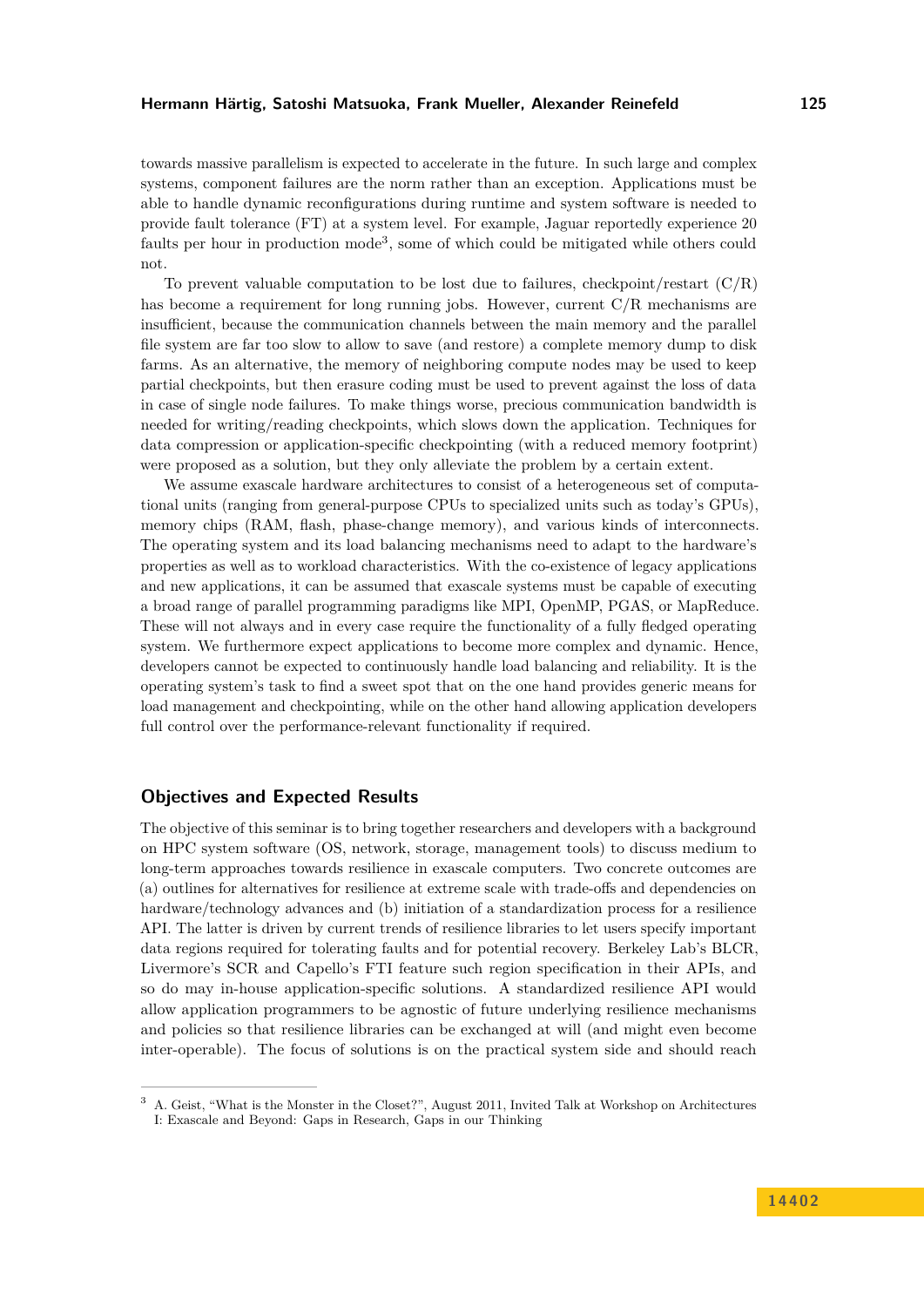#### **126 14402 – Resilience in Exascale Computing**

beyond currently established solutions. Examples of areas of interest are:

- What is the "smallest denominator" that defines a resilience API? How can the standardization of a resilience API be realized?
- How can reactive FT schemes that respond to failures be enhanced to reduce system m. overhead, ensure progress in computation and sustain ever shorter MTBFs?
- How should low-energy and/or persistent memory be included on nodes for checkpointing  $\equiv$ (for example PCM) and used by applications and the OS?
- Can a significant number of faults be predicted with exact locations ahead of time so m. that proactive FT may provide complementary capabilities to move computation away from nodes that are about to fail?
- Can message logging, incremental checkpointing and similar techniques contribute to lower checkpointing overhead?
- Is redundant execution a viable alternative at exascale? How can partly redundant execution contribute to increased resilience in exascale algorithms?
- Can algorithm-based fault tolerance be generalized to entire classes of algorithms? Can  $\sim$ results continuously be checked?
- What is the impact of silent data corruption (SDC) on HPC computing today? Which solvers can tolerate SDCs, which ones need to be enhanced (and how)?
- How do current/novel network architectures interact with the OS (e. g., how does migration  $\sim$ interact with RDMA)?
- How can execution jitter be reduced or tolerated on exascale systems, particularly in the presence of failures?
- $\blacksquare$  Can an interface be designed that allows the application to give "hints" to the OS in terms of execution steering for resilience handling? How does this approach interact with scalability mechanisms and policies, e.g., load balancing, and with programming models, e. g., to define fault handlers?
- Do distributed communication protocols offer better resilience? How do they support coordination between node-local and inter-node scheduling?
- Does "dark silicon" offer new opportunities for resilience?
- How can I/O on exascale be efficient and resilient (e. g., in situ analysis of simulation  $\rightarrow$ results)?

As a result of the seminar, we expect that this list of objectives will be refined, extended, and approaches to address each of these problems will be formulated, We anticipate that participants engage in increased coordination and collaboration within the currently (mostly) separate communities of HPC system software and application development.

Furthermore, the standardization process will be kicked off. One challenge is to find the most promising context for standardization. Current HPC-related standards (MPI, OpenMP, OpenACC) do not seem suitable since resilience cuts across concrete runtime environments and may also extend beyond HPC to Clouds and data centers involving industry participants from these area (in future standardization meetings beyond the scope of this meeting).

Overall, the objective of the workshop is to spark research and standardization activities in a coordinated manner that can pave the way for tomorrow's exascale computers to the benefit of the application developers. Thus we expect not only HPC system developers to benefit by the seminar but also the community of scientific computing at large, well beyond computer science. Due to the wide range of participants (researchers and industry practitioners from the U.S., Europe, and Asia), forthcoming research work may significantly help enhance FT properties of exascale systems, and technology transfer is likely to also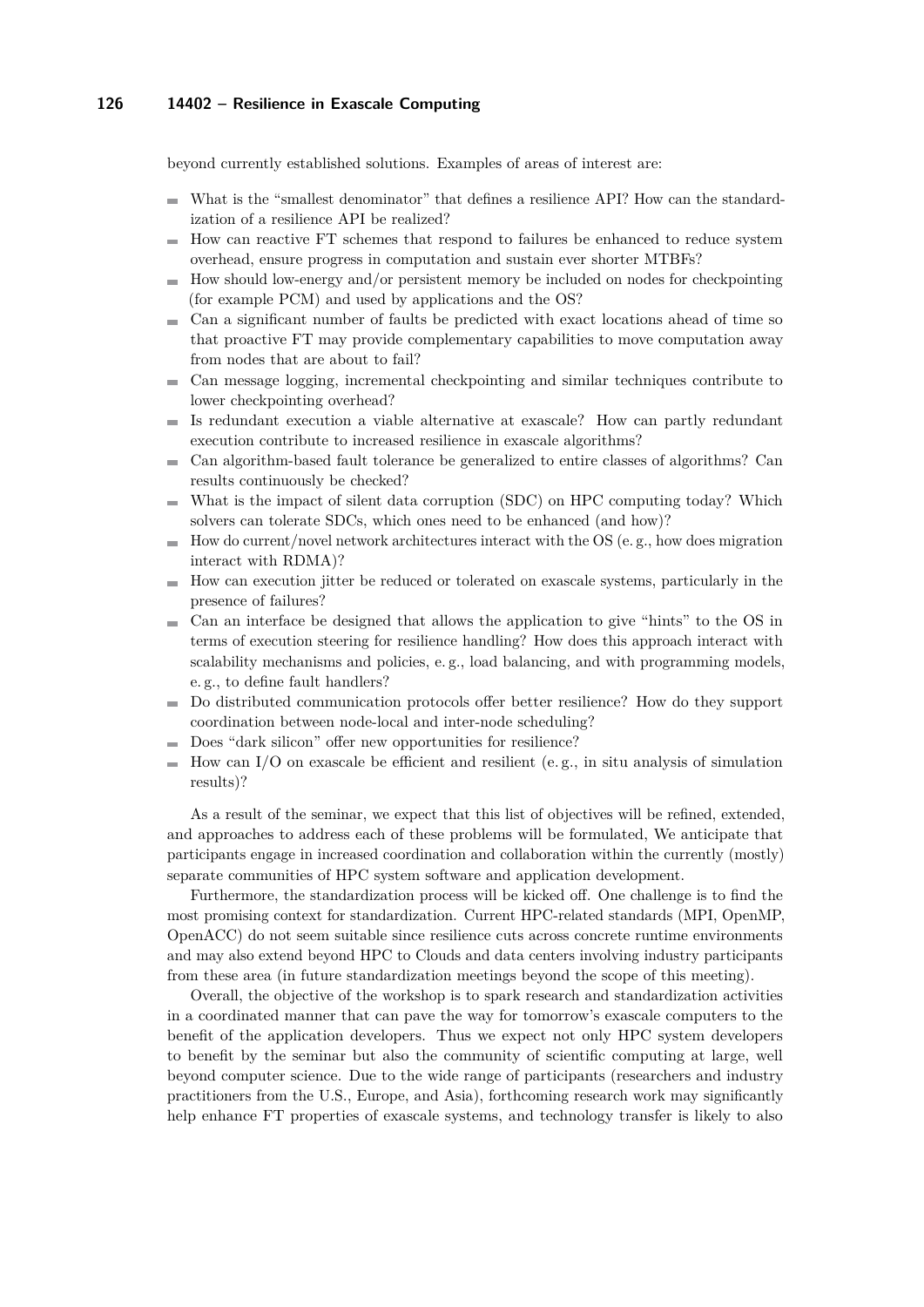reach general-purpose computing with many-core parallelism and server-style computing. Specifically, the work should set the seeds for increased collaborations between institutes in Europe and the U.S./Asia.

### **Relation to Previous Dagstuhl Seminars**

Two of the proposers, Frank Mueller and Alexander Reinefeld, previously co-organized a Dagstuhl Seminar on *Fault Tolerance in High-Performance Computing and Grids* in 2009. It provided a forum for exchanging research ideas on FT in high-performance computing and grid computing community. In the meantime, the state-of-the-art greatly advanced and it became clear, that exascale computing will not be possible without adequate means for resilience. Hence, the new seminar will be more concrete in that the pressing problems of FT for exascale computing and standardization must be tackled and solved with the joint forces of system researchers and developers.

The proposed seminar also builds on the Dagstuhl Perspective Workshop 12212 *Co-Design of Systems and Applications for Exascale*, which also relates to the DFG-funded project FFMK [\(http://ffmk.tudos.org/,](http://ffmk.tudos.org/) "A Fast and Fault-tolerant Microkernel-based System for Exascale Computing", DFG priority program 1648). Compared to the perspective workshop, our proposed seminar is much more focused on single, pressing topic of exascale computing, namely resilience.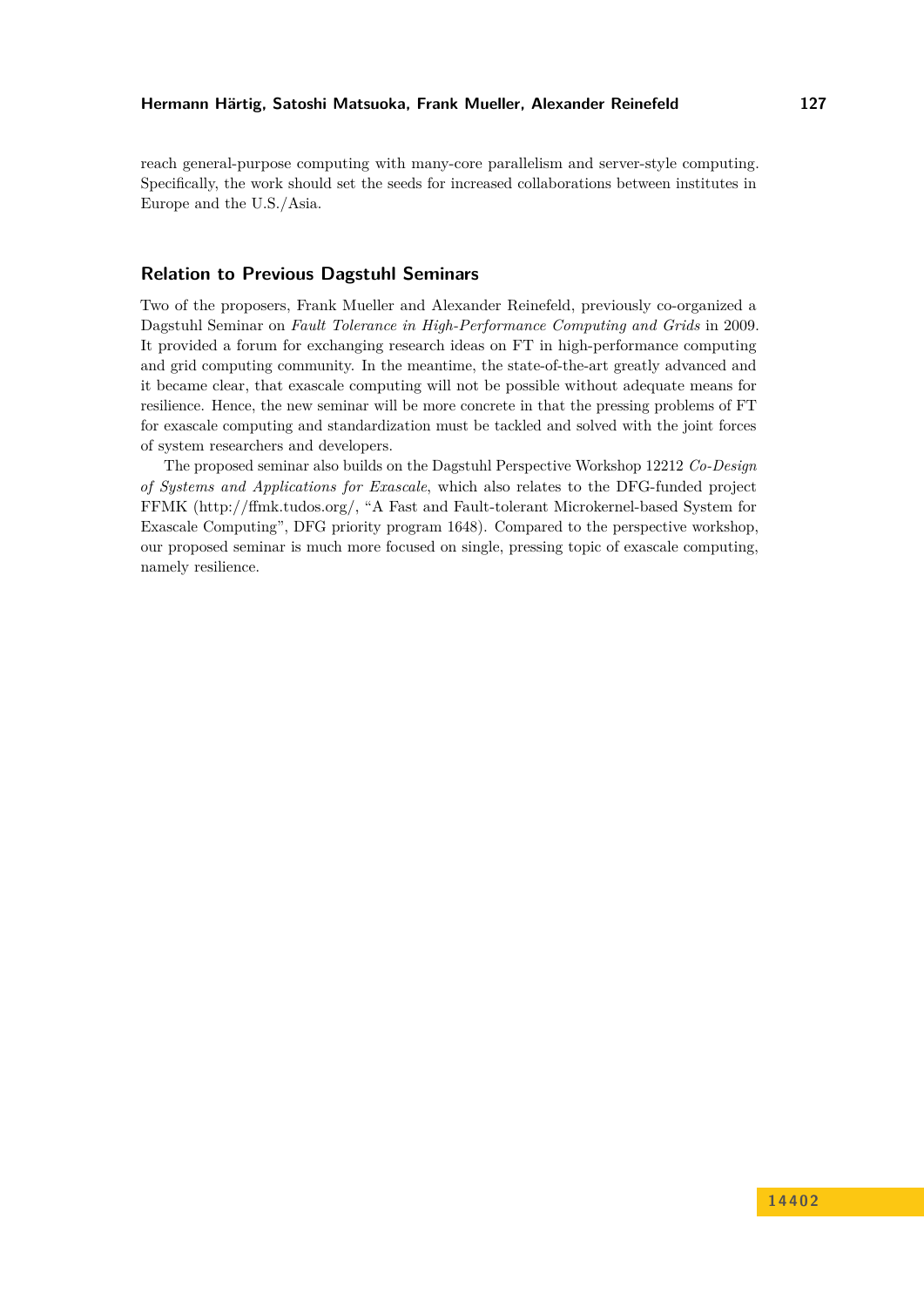# **2 Table of Contents**

| <b>Executive Summary</b><br>Hermann Härtig, Satoshi Matsuoka, Frank Mueller, and Alexander Reinefeld 124 |
|----------------------------------------------------------------------------------------------------------|
| <b>Overview of Talks</b>                                                                                 |
| Energy-Performance Tradeoffs in Multilevel Checkpoint Strategies                                         |
| APIs, Architecture and Modeling for Extreme Scale Resilience                                             |
| Portable Programming and Runtime Support for Application-Controlled Resilience                           |
| Open Discussion: Of Apples, Oranges and (Non-)reproducability                                            |
| MPI Fault Tolerance: The Good, The Bad, The Ugly                                                         |
| Supporting the Development of Resilient Message Passing Applications                                     |
| Fault Tolerance for Remote Memory Access Programming Models                                              |
| Application level asynchronous checkpointing/restart: first experiences with GPI                         |
| Operating System Support for Redundant Multithreading                                                    |
| Resilient gossip algorithms for online management of exascale clusters                                   |
| FFMK: Towards a fast and fault-tolerant micro-kernel-based Operating System                              |
| Open Discussion: A Holistic Model for Resilience                                                         |
| Memory Errors in Modern Systems                                                                          |
| Fault Tolerance for Iterative Linear Solvers                                                             |
| Scalable Fault Tolerance at the Extreme Scale                                                            |
| Algorithms for coping with silent errors                                                                 |
|                                                                                                          |
| Assessing the impact of composite strategies for resilience                                              |
| Leveraging PGAS Models for Hard and Soft Errors at Scale                                                 |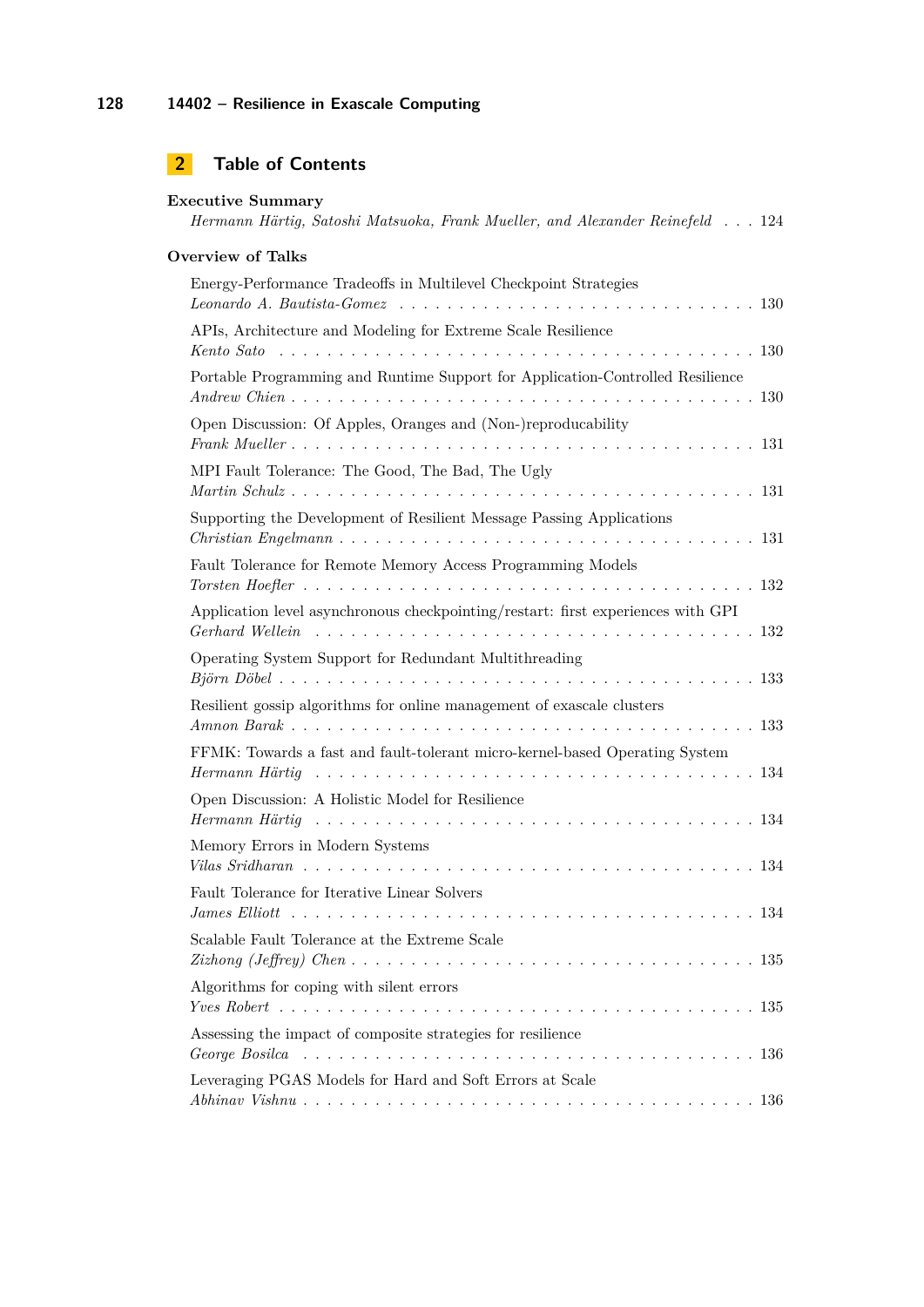| Open Discussion: Soft Error                                                  |
|------------------------------------------------------------------------------|
|                                                                              |
| Abstractions and mechanisms for proportional resilience                      |
| A Non-checkpoint/restart, Non-algorithm-specific Approach to Fault-tolerance |
| Dynamic Resource Management and Scheduling for Fault Tolerance               |
|                                                                              |
|                                                                              |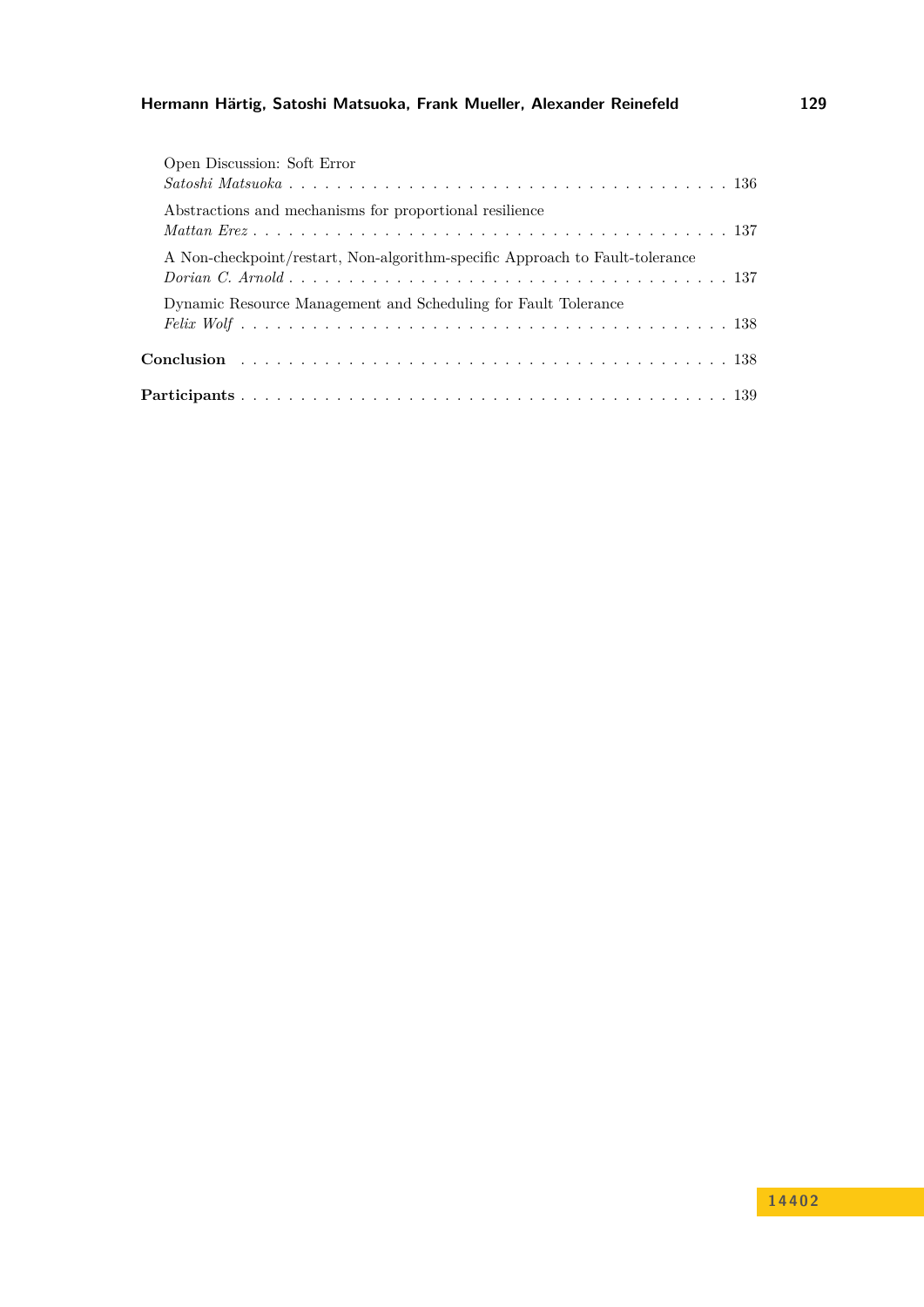<span id="page-6-0"></span>

### **APIs, Checkpoint/Restart Systems and Resilience Benchmarks**

### <span id="page-6-1"></span>**3.1 Energy-Performance Tradeoffs in Multilevel Checkpoint Strategies**

*Leonardo Bautista-Gomez (Argonne National Laboratory, US)*

License  $\bigcirc$  [Creative Commons BY 3.0 Unported](http://creativecommons.org/licenses/by/3.0/) license © [Leonardo A. Bautista-Gomez](#page-6-1) **URL** <http://www.dagstuhl.de/mat/Files/14/14402/14402.BautistaGomezLeonardo.Slides.pdf>

Resilience in high-performance computing is all about protecting information. How to protect information while minimizing time, space and energy; is an open question. In this talk I will be presenting our recent work in multilevel checkpointing, lossy floating point compression, power monitoring and silent data corruption.

#### <span id="page-6-2"></span>**3.2 APIs, Architecture and Modeling for Extreme Scale Resilience**

*Kento Sato (Tokyo Institute of Technology, JP)*

**License**  $\textcircled{c}$  [Creative Commons BY 3.0 Unported](http://creativecommons.org/licenses/by/3.0/) license © [Kento Sato](#page-6-2) **URL** <http://www.dagstuhl.de/mat/Files/14/14402/14402.SatoKento.Slides.pdf>

The computational power of high performance computing systems is growing exponentially, enabling finer grained scientific simulations. However, as the capability and component count of the systems increase, the overall failure rate increases accordingly. To make progress in spite of system failures, applications periodically write checkpoints to a reliable parallel file system so that the applications can restart from the last checkpoint. While simple, this conventional approach can impose huge overhead on application runtime for both checkpoint and restart operations at extreme-scale. In this presentation, to address the problem, first we introduce multi-level asynchronous checkpointing for fast checkpointing. Second, we present a fault tolerant messaging interface for fast and transparent recovery. Finally we explore new storage designs for scalable checkpoint/restart.

## <span id="page-6-3"></span>**3.3 Portable Programming and Runtime Support for Application-Controlled Resilience**

*Andrew A. Chien (University of Chicago, US)*

**License** @ [Creative Commons BY 3.0 Unported](http://creativecommons.org/licenses/by/3.0/) license © [Andrew Chien](#page-6-3) **URL** <http://www.dagstuhl.de/mat/Files/14/14402/14402.ChienAndrew.Slides.pdf>

Application-aware techniques for resilience are promising approaches to efficient resilience in exascale systems. The Global View Resilience (GVR) system supports flexible, scalable, application-controlled resilience with a simple, portable abstraction – versioned, distributed arrays. Using a GVR prototype, we have evaluated the system's utility on both a number of mini-apps (miniMD, miniFE), and larger applications (a preconditioned conjugate gradient solver, OpenMC, ddcMD, and Chombo). Our results show that the programmer effort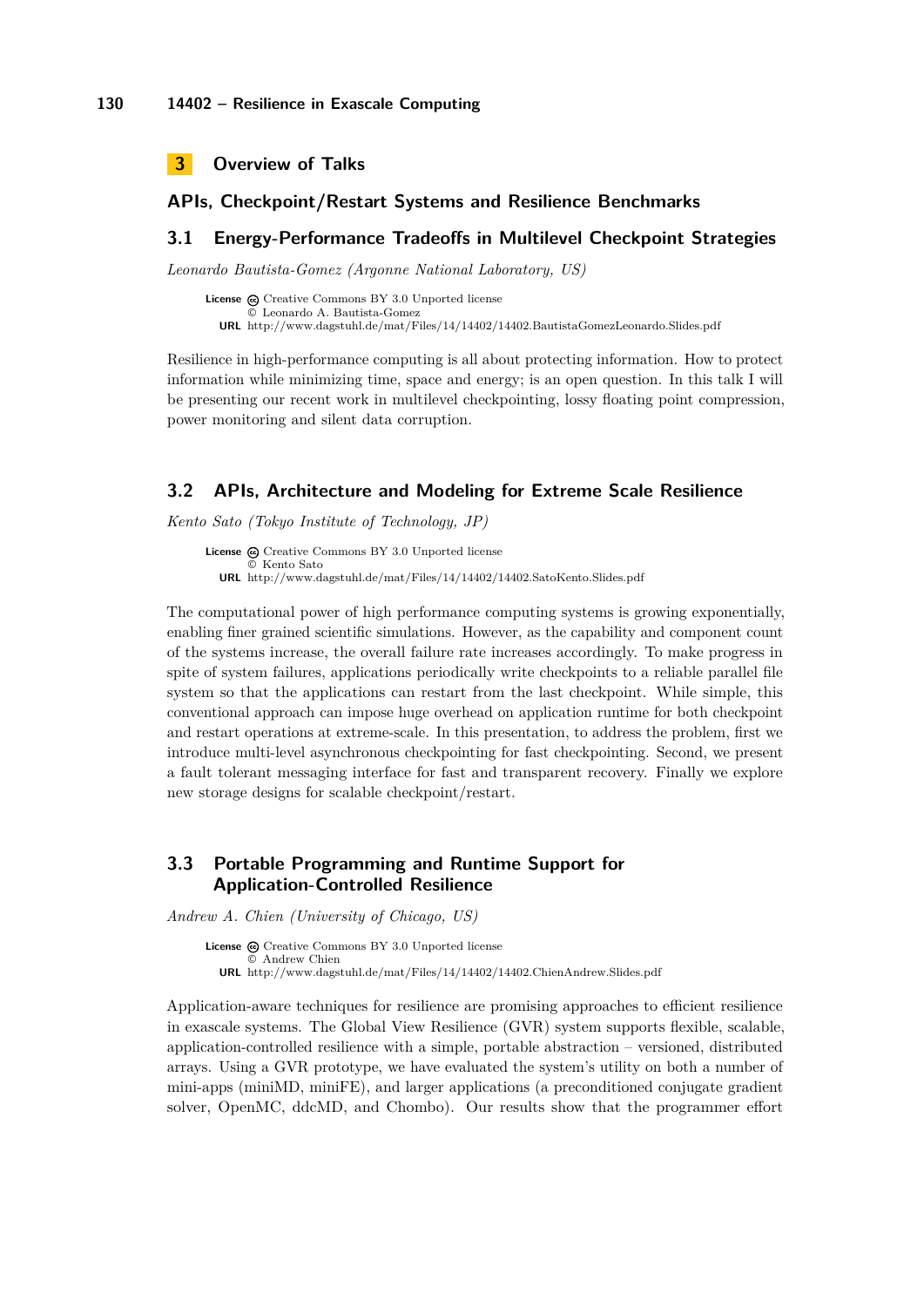required (code change) to adopt version-based resilience is small (<1% code modified) and localized, requiring no software architecture changes. The application changes are also portable (machine-independent) and create a gentle-slope path to tolerating growing error rates in future systems. With the same applications, we evaluate the overhead of versionbased resilience based on an early prototype GVR system, and find that low overheads can be achieved for all of them.

### <span id="page-7-0"></span>**3.4 Open Discussion: Of Apples, Oranges and (Non-)reproducability**

*Frank Mueller (North Carolina State University, US)*

License  $\bigcirc$  [Creative Commons BY 3.0 Unported](http://creativecommons.org/licenses/by/3.0/) license © [Frank Mueller](#page-7-0) **URL** <http://www.dagstuhl.de/mat/Files/14/14402/14402.MuellerFrank.Slides.pdf>

Current resilience work in HPC lacks a common API and common benchmarks. The objective of this discussion was to present and adapt an API that embraces most if not all resilience methods to date in a minimal set of routines, and to identify potential candidates for resilience benchmarks, execution scenarios with and without fault injection and metrics to report.

### **HPC Resilience methods and Beyond**

## <span id="page-7-1"></span>**3.5 MPI Fault Tolerance: The Good, The Bad, The Ugly**

*Martin Schulz (LLNL – Livermore, US)*

License  $\textcircled{a}$  [Creative Commons BY 3.0 Unported](http://creativecommons.org/licenses/by/3.0/) license © [Martin Schulz](#page-7-1) **URL** <http://www.dagstuhl.de/mat/Files/14/14402/14402.SchulzMartin.Slides.pdf>

The MPI forum is currently investigating the inclusion of fault tolerance as a feature in the MPI specification. This issue has raised and continuous to raise some controversy about what MPI implementations can reasonably be expected to provide and what is useful for application developers. In this talk I will present the main proposals that are currently on the table, their advantages and the main concerns against them. The goal of this talk is to expand the discussion and to gather feedback that will help the MPI forum to come to a solution that is helpful for the larger HPC community.

## <span id="page-7-2"></span>**3.6 Supporting the Development of Resilient Message Passing Applications**

*Christian Engelmann (Oak Ridge National Lab., US)*

License  $\textcircled{c}$  [Creative Commons BY 3.0 Unported](http://creativecommons.org/licenses/by/3.0/) license © [Christian Engelmann](#page-7-2) **URL** <http://www.dagstuhl.de/mat/Files/14/14402/14402.EngelmannChristian.Slides.pdf>

An emerging aspect of high-performance computing (HPC) hardware/software co-design is investigating performance under failure. The presented work extends the Extreme-scale Simulator (xSim), which was designed for evaluating the performance of message passing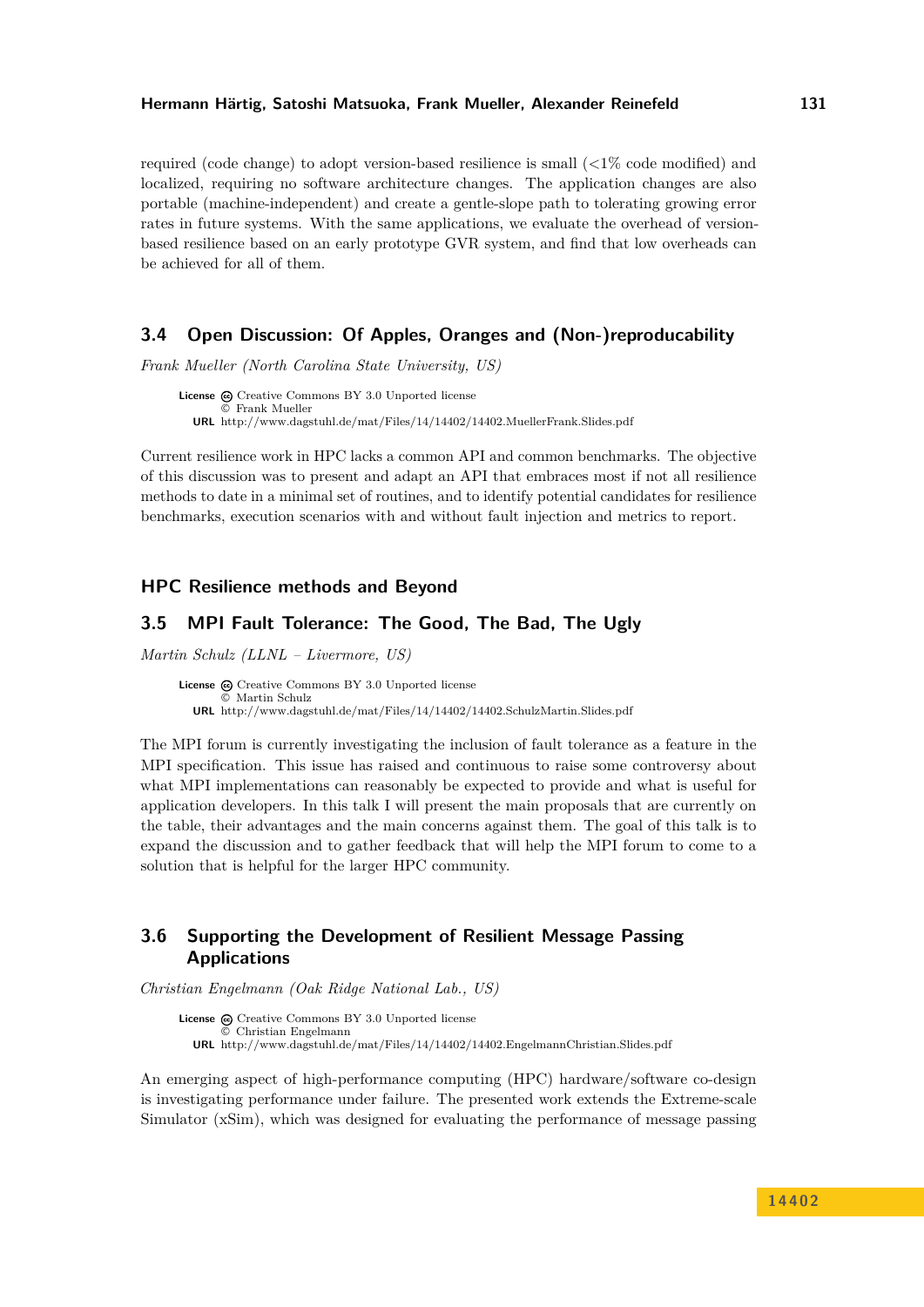#### **132 14402 – Resilience in Exascale Computing**

interface (MPI) applications on future HPC architectures, with fault-tolerant MPI extensions proposed by the MPI Fault Tolerance Working Group. xSim permits running MPI applications with millions of concurrent MPI ranks, while observing application performance in a simulated extreme-scale system using a lightweight parallel discrete event simulation. The newly added features offer user-level failure mitigation (ULFM) extensions at the simulated MPI layer to support algorithm-based fault tolerance (ABFT). The presented solution permits investigating performance under failure and failure handling of ABFT solutions. The newly enhanced xSim is the very first performance tool that supports ULFM and ABFT.

### <span id="page-8-0"></span>**3.7 Fault Tolerance for Remote Memory Access Programming Models**

*Torsten Hoefler (ETH Zürich, CH)*

License  $\textcircled{a}$  [Creative Commons BY 3.0 Unported](http://creativecommons.org/licenses/by/3.0/) license © [Torsten Hoefler](#page-8-0) **URL** <http://www.dagstuhl.de/mat/Files/14/14402/14402.HoeflerTorsten.Slides.pdf>

Remote Memory Access (RMA) is an emerging mechanism for programming high-performance computers and datacenters. However, little work exists on resilience schemes for RMA-based applications and systems. In this paper we analyze fault tolerance for RMA and show that it is fundamentally different from resilience mechanisms targeting the message passing (MP) model. We design a model for reasoning about fault tolerance for RMA, addressing both flat and hierarchical hardware. We use this model to construct several highly-scalable mechanisms that provide efficient low- overhead in-memory checkpointing, transparent logging of remote memory accesses, and a scheme for transparent recovery of failed processes. Our protocols take into account diminishing amounts of memory per core, one of major features of future exascale machines. The implementation of our fault-tolerance scheme entails negligible additional overheads. Our reliability model shows that in-memory checkpointing and logging provide high resilience. This study enables highly-scalable resilience mechanisms for RMA and fills a research gap between fault tolerance and emerging RMA programming models.

## <span id="page-8-1"></span>**3.8 Application level asynchronous checkpointing/restart: first experiences with GPI**

*Gerhard Wellein (Universität Erlangen-Nürnberg, DE)*

**License**  $\textcircled{e}$  [Creative Commons BY 3.0 Unported](http://creativecommons.org/licenses/by/3.0/) license © [Gerhard Wellein](#page-8-1) **URL** <http://www.dagstuhl.de/mat/Files/14/14402/14402.WelleinGerhard.Slides.pdf>

Automatic check-point/restart is one potential way to address the resilience challenge of exascale computing. This talk presents first experiences of a prototypical application that is able to recover itself after detecting a failed node. It has been accomplished using GPI communication library in combination with checkpoint/restart technique. We investigate the potential of asynchronous checkpointing both to neighboring nodes and parallel file systems to reduce or even hide the costs of checkpointing.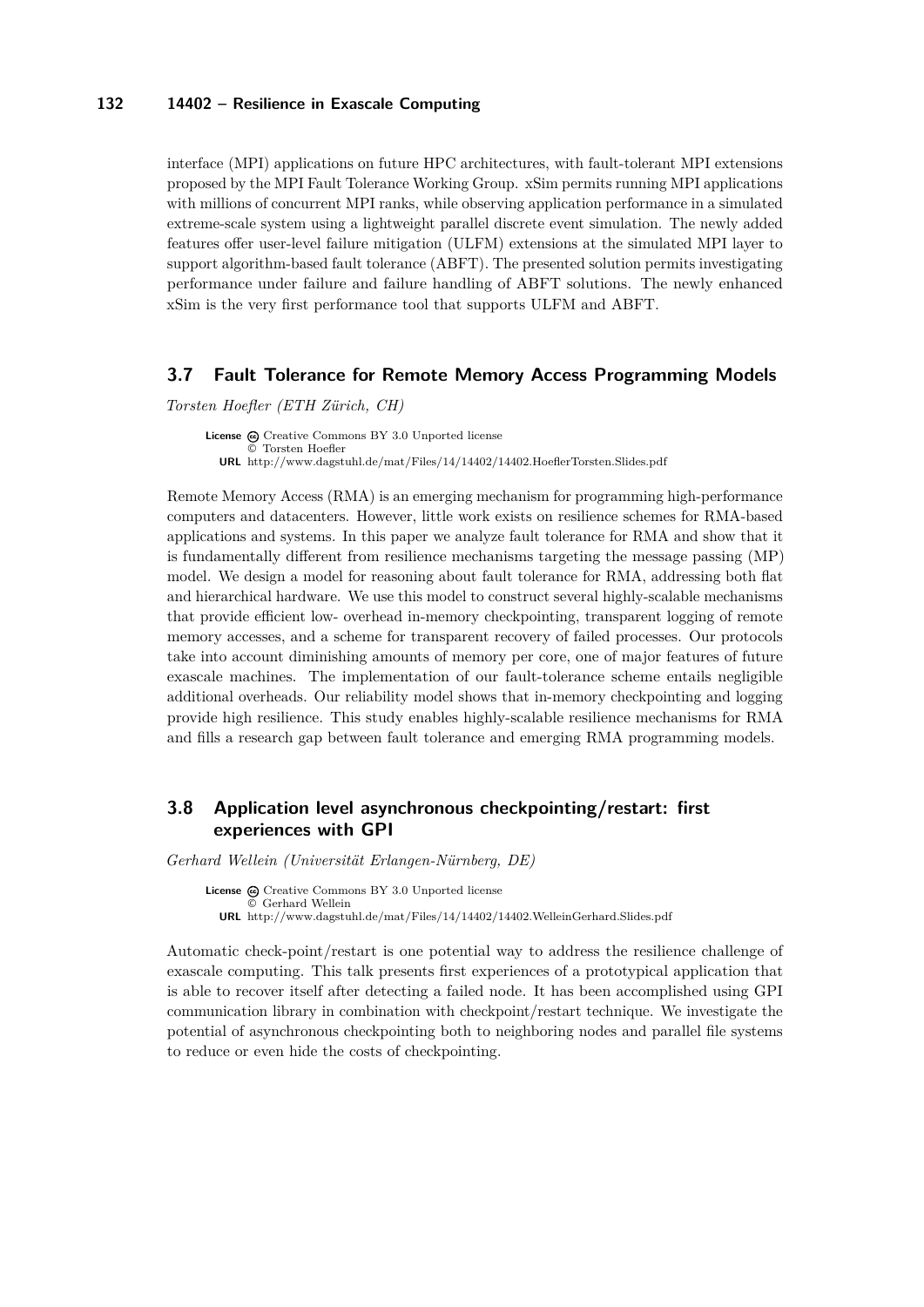**Resilience Models**

### <span id="page-9-0"></span>**3.9 Operating System Support for Redundant Multithreading**

*Björn Döbel (TU Dresden, DE)*

License  $\odot$  [Creative Commons BY 3.0 Unported](http://creativecommons.org/licenses/by/3.0/) license © [Björn Döbel](#page-9-0) **URL** <http://www.dagstuhl.de/mat/Files/14/14402/14402.DoebelBjoern.Slides.pdf>

Implementing fault tolerance methods in software allows to protect commercial-off-the-shelf computer systems against the effects of transient and permanent hardware errors. In this talk I am going to present ROMAIN, an operating system service that provides transparent replication to binary-only applications on top of the L4 microkernel. I will describe how ROMAIN supports replication of multithreaded applications and replication of accesses to shared-memory channels between applications.

In the second part of the talk I am going to discuss how the experiences we gained while developing ROMAIN might benefit the HPC community and which of ROMAIN's assumptions need to be adjusted in this context.

## <span id="page-9-1"></span>**3.10 Resilient gossip algorithms for online management of exascale clusters**

*Amnon Barak (The Hebrew University of Jerusalem, IL)*

License  $\textcircled{a}$  [Creative Commons BY 3.0 Unported](http://creativecommons.org/licenses/by/3.0/) license © [Amnon Barak](#page-9-1) **URL** <http://www.dagstuhl.de/mat/Files/14/14402/14402.BarakAmnon.Slides.pdf>

Management of forthcoming exascale clusters requires frequent collection and sharing of runtime information about the health of the nodes, their resources and the running applications. We present a new paradigm for online management of scalable clusters, consisting of a large number of computing nodes (nodes) and a small number of servers (masters) that manage these nodes. We describe the details of gossip algorithms for sharing local information within subsets (colonies) of nodes and for sending selected global information to the masters, which hold recent information on all the nodes.

The presented algorithms are decentralized and resilient – they can work well when some nodes are down and without needing any recovery protocol. We give formal expressions for approximating the average age of the local information at each node and the average age of the collected information at a master. We then show that the results of these approximations closely match the results of simulations and measurements on a real cluster for different-size colonies.

The main outcome of this study is that a division of a large cluster to colonies can reduce the overall number of messages and the average load at the masters.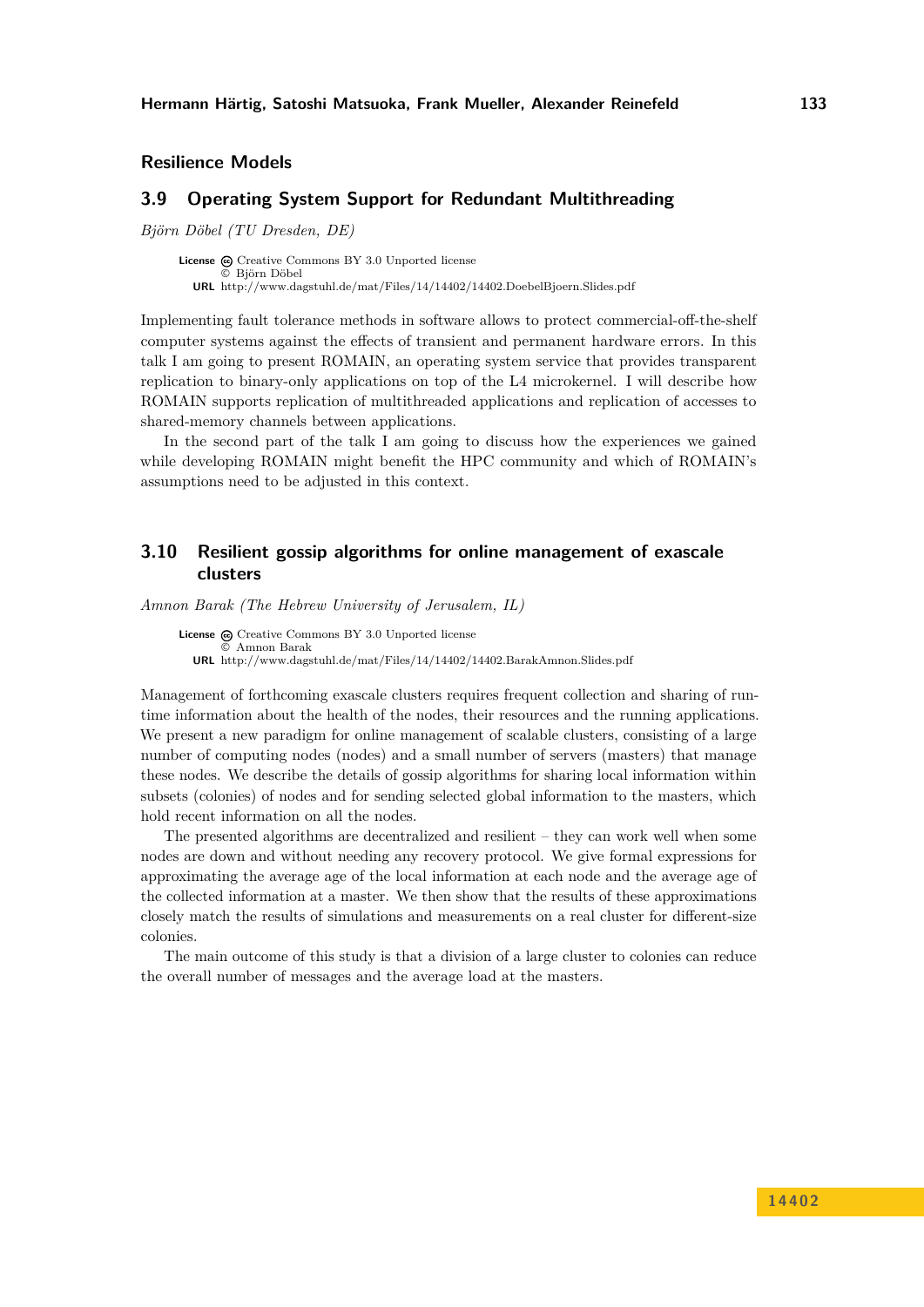## <span id="page-10-0"></span>**3.11 FFMK: Towards a fast and fault-tolerant micro-kernel-based Operating System**

*Hermann Härtig (TU Dresden, DE)*

License  $\textcircled{c}$  [Creative Commons BY 3.0 Unported](http://creativecommons.org/licenses/by/3.0/) license © [Hermann Härtig](#page-10-0) **URL** <http://www.dagstuhl.de/mat/Files/14/14402/14402.HaertigHermann.Slides.pdf>

FFMK's architecture is based on a combination of well-proven technologies: the L4 microkernel and L4-based virtualization, on-line management algorithms as used in the MosiX system, coding as used in RAID, and the XTreem-FS distributed file-system. I plan to explain the overall architecture and then start discussing the points in the architecture that require special attention for fault tolerance. My hope is, that  $-$  in interaction with the audience – we will arrive at a clearer idea where which types of fault-tolerance measures are needed or possible in view of requirements and fault models for exa-scale systems.

#### <span id="page-10-1"></span>**3.12 Open Discussion: A Holistic Model for Resilience**

*Hermann Härtig (TU Dresden, DE)*

License  $\textcircled{c}$  [Creative Commons BY 3.0 Unported](http://creativecommons.org/licenses/by/3.0/) license © [Hermann Härtig](#page-10-1)

The following discussion suggested that a failure-model-based systematic analysis is needed rather than an ad-hoc discussion. It was suggested that the notion of *containment domains* makes sense as a starting point. Overall, a holistic view on fault tolerance techniques for exascale systems does yet exist.

### **Soft Errors**

### <span id="page-10-2"></span>**3.13 Memory Errors in Modern Systems**

*Vilas Sridharan (Advanced Micro Devices, Inc. – Boxborough, US)*

License  $\odot$  [Creative Commons BY 3.0 Unported](http://creativecommons.org/licenses/by/3.0/) license © [Vilas Sridharan](#page-10-2) **URL** <http://www.dagstuhl.de/mat/Files/14/14402/14402.SridharanVilas.Slides.pdf>

This talk presents fault and error data collected from several production systems in the field, and uses this data to project to node hardware reliability in an exascale timeframe.

## <span id="page-10-3"></span>**3.14 Fault Tolerance for Iterative Linear Solvers**

*James J. Elliott (North Carolina State University, US)*

License  $\textcircled{c}$  [Creative Commons BY 3.0 Unported](http://creativecommons.org/licenses/by/3.0/) license © [James Elliott](#page-10-3) **URL** <http://www.dagstuhl.de/mat/Files/14/14402/14402.ElliottJames.Slides.pdf>

Computer hardware trends may expose incorrect computation or storage to application codes. Silent data corruption (SDC) will likely be infrequent, yet one SDC suffices to make numerical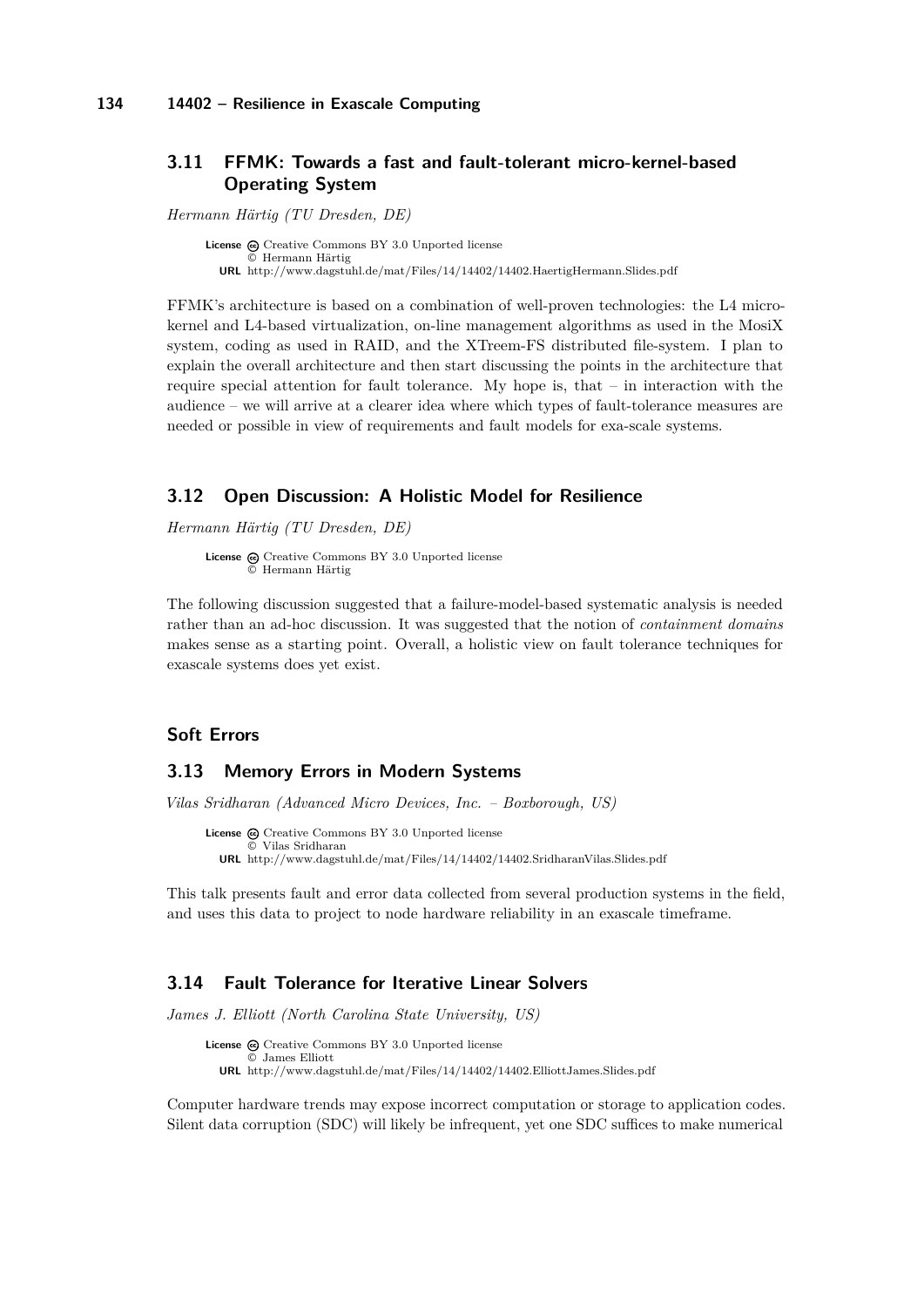algorithms like iterative linear solvers cease progress towards the correct answer. Initially, we focus our efforts on the resilience of the iterative linear solver GMRES to a single transient SDC. Our experiments show that when GMRES is used as the inner solver of an inner-outer iteration, it can "run through" SDC of almost any magnitude in the computationally intensive orthogonalization phase. That is, it gets the right answer using faulty data without any required roll back. Those SDCs, which it cannot run through, are caught by our detection scheme. We analyze our solvers in the presence of multiple faults, and discuss how fault rates and fault detection influences iterative solver selection.

### <span id="page-11-0"></span>**3.15 Scalable Fault Tolerance at the Extreme Scale**

*Zizhong Chen (University of California – Riverside, US)*

License  $\textcircled{a}$  [Creative Commons BY 3.0 Unported](http://creativecommons.org/licenses/by/3.0/) license © [Zizhong \(Jeffrey\) Chen](#page-11-0) **URL** <http://www.dagstuhl.de/mat/Files/14/14402/14402.ChenZizhong.Slides.pdf>

Extreme scale supercomputers available before the end of this decade are expected to have 100 million to 1 billion computing cores. Due to the large number of components involved, extreme scale scientific applications must be protected from errors. When an error occurs, the affected application either continues or stops. If the application continues, we call it a fail-continue error. Otherwise, we call it a fail-stop error. In this talk, In this talk, I will discuss our recent work on scalable fault tolerance at the extreme scale. We have developed some highly efficient techniques for selected widely used scientific algorithms to tolerate both fail-continue and fail-stop errors according to their specific algorithmic characteristics. The algorithms we consider include direct methods for solving dense linear systems and eigenvalue problems, iterative methods for solving sparse linear systems and eigenvalue problems, and Newton's method for solving systems of non-linear equations and optimization problems. By leveraging the algorithmic characteristics of these algorithms, the proposed techniques can achieve much higher efficiency than the traditional general techniques (i. e., Triple Modular Redundancy for fail-continue errors and checkpoint for fail-stop errors) and therefore have potential to scale to exascale and beyond. A highly scalable checkpointing scheme is also developed for general applications.

### <span id="page-11-1"></span>**3.16 Algorithms for coping with silent errors**

*Yves Robert (ENS – Lyon, FR & University of Tennessee, US)*

License  $\textcircled{a}$  [Creative Commons BY 3.0 Unported](http://creativecommons.org/licenses/by/3.0/) license [Yves Robert](#page-11-1)

**Joint work of** Guillaume Aupy, Anne Benoit, Aurélien Cavelan, Thomas Hérault, Saurabh K. Raina, Hongyang Sun, Frédéric Vivien, and Dounia Zaidouni **URL** <http://www.dagstuhl.de/mat/Files/14/14402/14402.RobertYves.Slides.pdf>

Silent errors have become a major problem for large-scale distributed systems. Detection is hard, and correction is even harder. This talks presents generic algorithms to achieve both detection and correction of silent errors, by coupling verification mechanisms and checkpointing protocols. Application-specific techniques will also be investigated for sparse numerical linear algebra.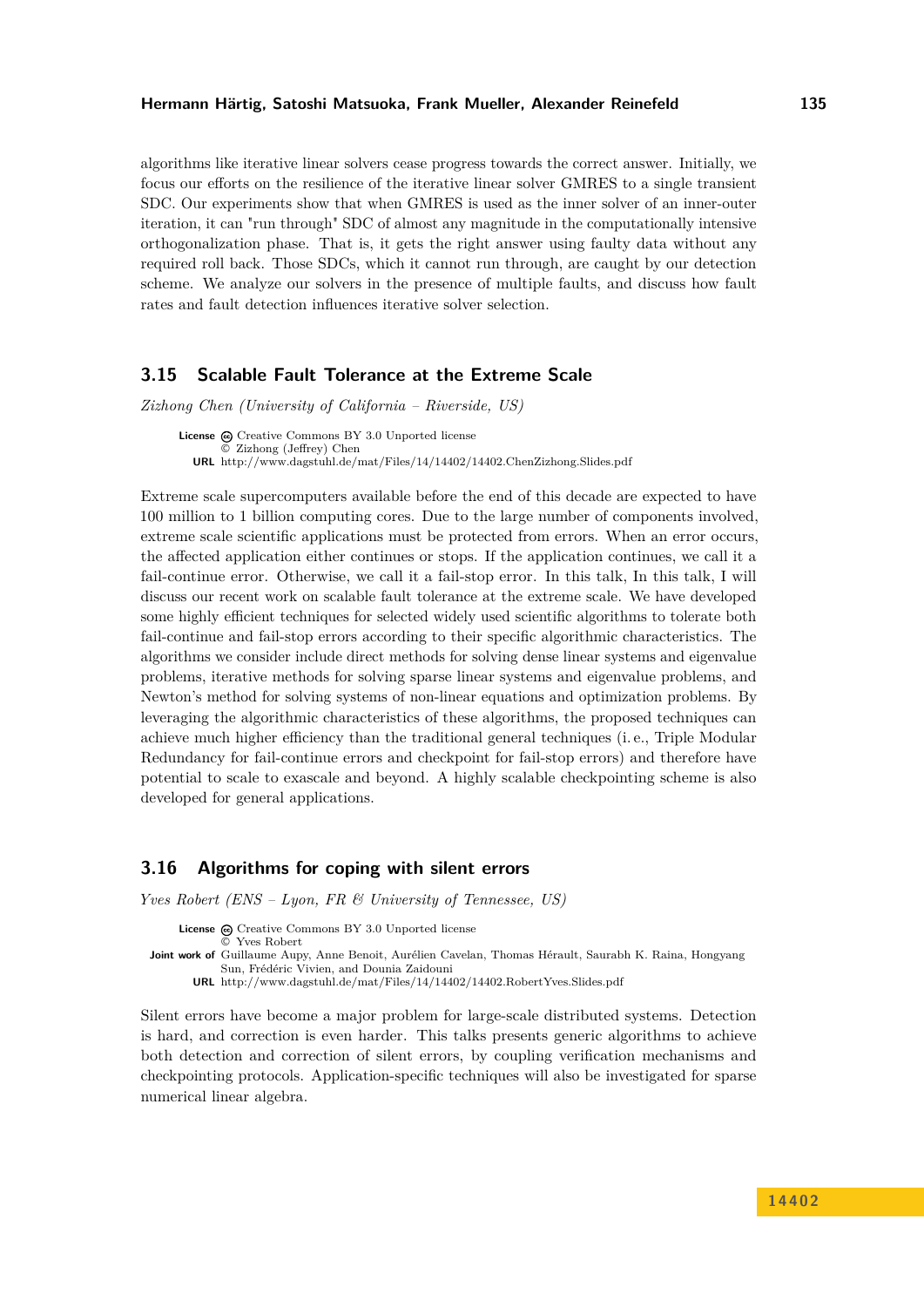### <span id="page-12-0"></span>**3.17 Assessing the impact of composite strategies for resilience**

*George Bosilca (University of Tennessee, US)*

**License**  $\odot$  [Creative Commons BY 3.0 Unported](http://creativecommons.org/licenses/by/3.0/) license © [George Bosilca](#page-12-0) **URL** <http://www.dagstuhl.de/mat/Files/14/14402/14402.BosilcaGeorge.Slides.pdf>

With the advances in the theoretical and practical understanding of algorithmic traits enabling Algorithm Based Fault Tolerant (ABFT) approaches, a growing number of frequently used algorithms have been proven ABFT- capable. In the context of larger applications, these algorithms provide a temporal section of the execution when the data is protected by it's own intrinsic properties, and can be algorithmically recomputed without the need of checkpoints. However, while typical scientific applications spend a significant fraction of their execution time in library calls that can be ABFT- protected, they interleave sections that are difficult or even impossible to protect with ABFT. As a consequence, the only fault- tolerance approach that is currently used for these applications is checkpoint/restart. In this talk I will present a model to investigate the efficiency of a composite protocol, that alternates between ABFT and checkpoint/restart for effective protection of an iterative application composed of ABFT-aware and ABFT- unaware sections.

## <span id="page-12-1"></span>**3.18 Leveraging PGAS Models for Hard and Soft Errors at Scale**

*Abhinav Vishnu (Pacific Northwest National Lab. – Richland, US)*

License  $\bigcirc$  [Creative Commons BY 3.0 Unported](http://creativecommons.org/licenses/by/3.0/) license © [Abhinav Vishnu](#page-12-1) **URL** <http://www.dagstuhl.de/mat/Files/14/14402/14402.VishnuAbhinav.Slides.pdf>

PGAS Models are finding increasing adoption in the community due to their productivity, asynchronous communication and high performance. In this talk, we will present research conducted at PNNL for leveraging PGAS programming models for hard faults and consider methods for soft error detection and correction using NWChem – a large scale computational chemistry application. A significant portion of the talk would be presenting the lessons learned and gaps which should be addressed in the resilience research.

### <span id="page-12-2"></span>**3.19 Open Discussion: Soft Error**

*Satoshi Matsuoka (Tokyo Institute of Technology, JP)*

License  $\textcircled{c}$  [Creative Commons BY 3.0 Unported](http://creativecommons.org/licenses/by/3.0/) license © [Satoshi Matsuoka](#page-12-2) **URL** <http://www.dagstuhl.de/mat/Files/14/14402/14402.MatsuokaSatoshi.Slides.pdf>

The so-called 'soft-errors' or undetected 'silent' errors are deemed to be one of the roadblocks as systems such as supercomputers and IDCs growing exponentially large, and the overall system error rate increasing proportionally. However, we often tend to forget that, unlike embedded, autonomous systems, for scientific computing there are always humans in the loop validating the results. In such a scenario, will soft errors matters as anticipated? We conduct qualitative analysis based on TSUBAME2.0's fault statics collected over a year period, to argue that soft errors may not be serious given the improvements in HW reliability as well as humans re-evaluating false positives due to soft errors, to the extent that the entire problem space could be dealt with traditional detection and recovery techniques for hard-stop failures.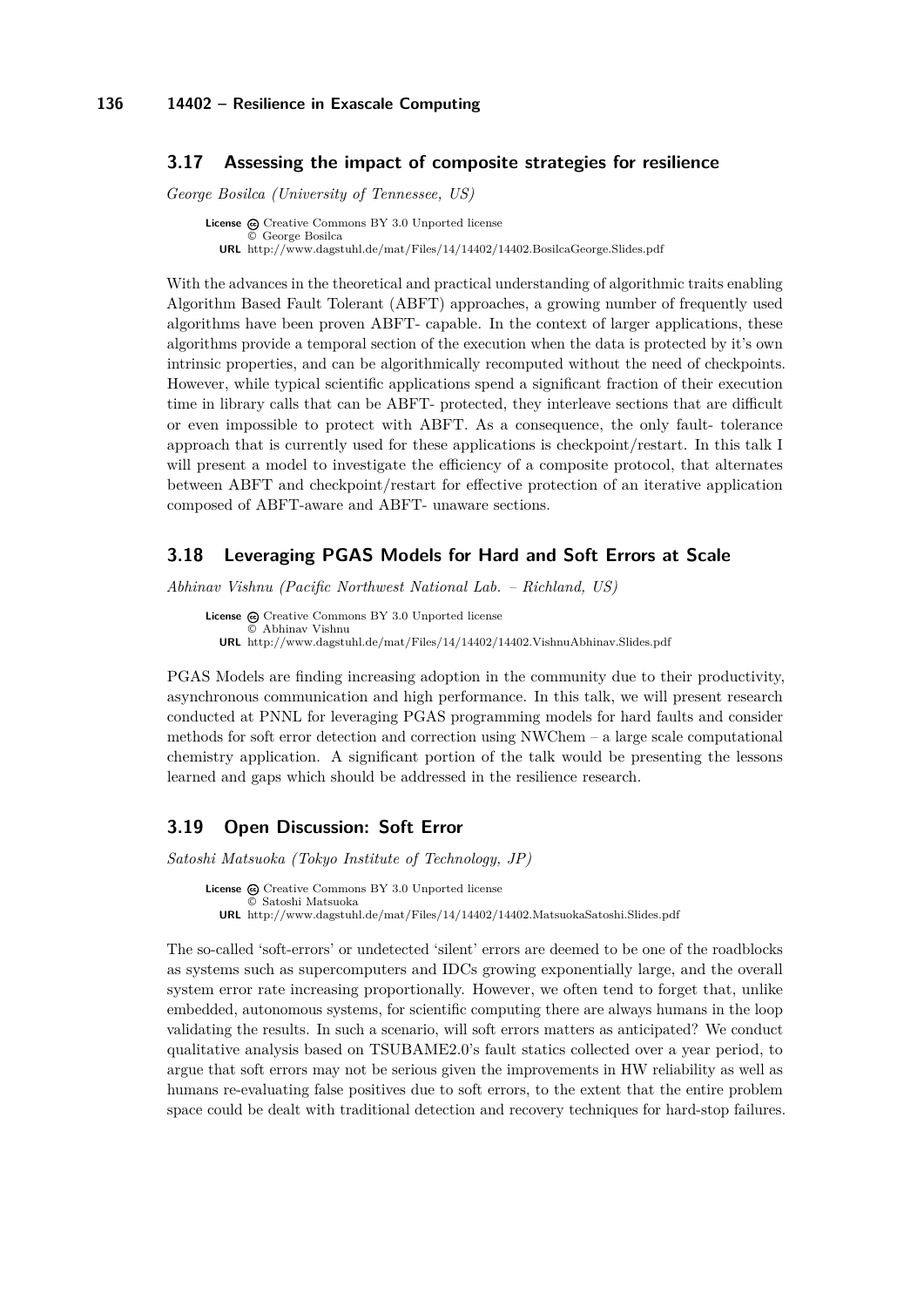### **Supporting Frameworks**

#### <span id="page-13-0"></span>**3.20 Abstractions and mechanisms for proportional resilience**

*Mattan Erez (University of Texas – Austin, US)*

License  $\odot$  [Creative Commons BY 3.0 Unported](http://creativecommons.org/licenses/by/3.0/) license © [Mattan Erez](#page-13-0) **URL** <http://www.dagstuhl.de/mat/Files/14/14402/14402.ErezMattan.Slides.pdf>

Systems and applications have dynamic reliability characteristics and requirements. As a result, opportunities, and perhaps even a requirement, exist for co-tuning resilience across system and application layers. Many challenges must be addressed for co-tuning to be successful, especially in bridging the gaps between layers. In this talk I will discuss a few thoughts, examples, and questions related to mechanisms and abstractions (framed by Containment Domains) for addressing some of these challenges, including: how should hardware error and detector properties and models be presented to the application? How can an application specify non- traditional recovery and error tolerance? How can dynamic applications and load-balancing be modeled w.r.t. time and energy? What metrics should be optimized?

## <span id="page-13-1"></span>**3.21 A Non-checkpoint/restart, Non-algorithm-specific Approach to Fault-tolerance**

*Dorian C. Arnold (University of New Mexico – Albuquerque, US)*

License  $\odot$  [Creative Commons BY 3.0 Unported](http://creativecommons.org/licenses/by/3.0/) license © [Dorian C. Arnold](#page-13-1) **URL** <http://www.dagstuhl.de/mat/Files/14/14402/14402.ArnoldDorian.Slides.pdf>

Hierarchical or tree-based overlay networks (TBONs) are often used to execute data aggregation operations in a scalable, piecewise fashion. We present state compensation, a scalable failure recovery model for high-bandwidth, low-latency TBON computations. By leveraging inherently redundant state information found in many TBON computations, state compensation avoids explicit state replication (for example, process checkpoints and message logging) and incurs no overhead in the absence of failures. Further, when failures do occur, state compensation uses a weak data consistency model and localized protocols that allow processes to recover from failures independently and responsively. We describe the fundamental state compensation concepts and a prototype implementation integrated into the MRNet TBON infrastructure. Our experiments with this framework suggest that for TBONs supporting up to millions of application processes, state compensation can yield millisecond recovery latencies and inconsequential application perturbation.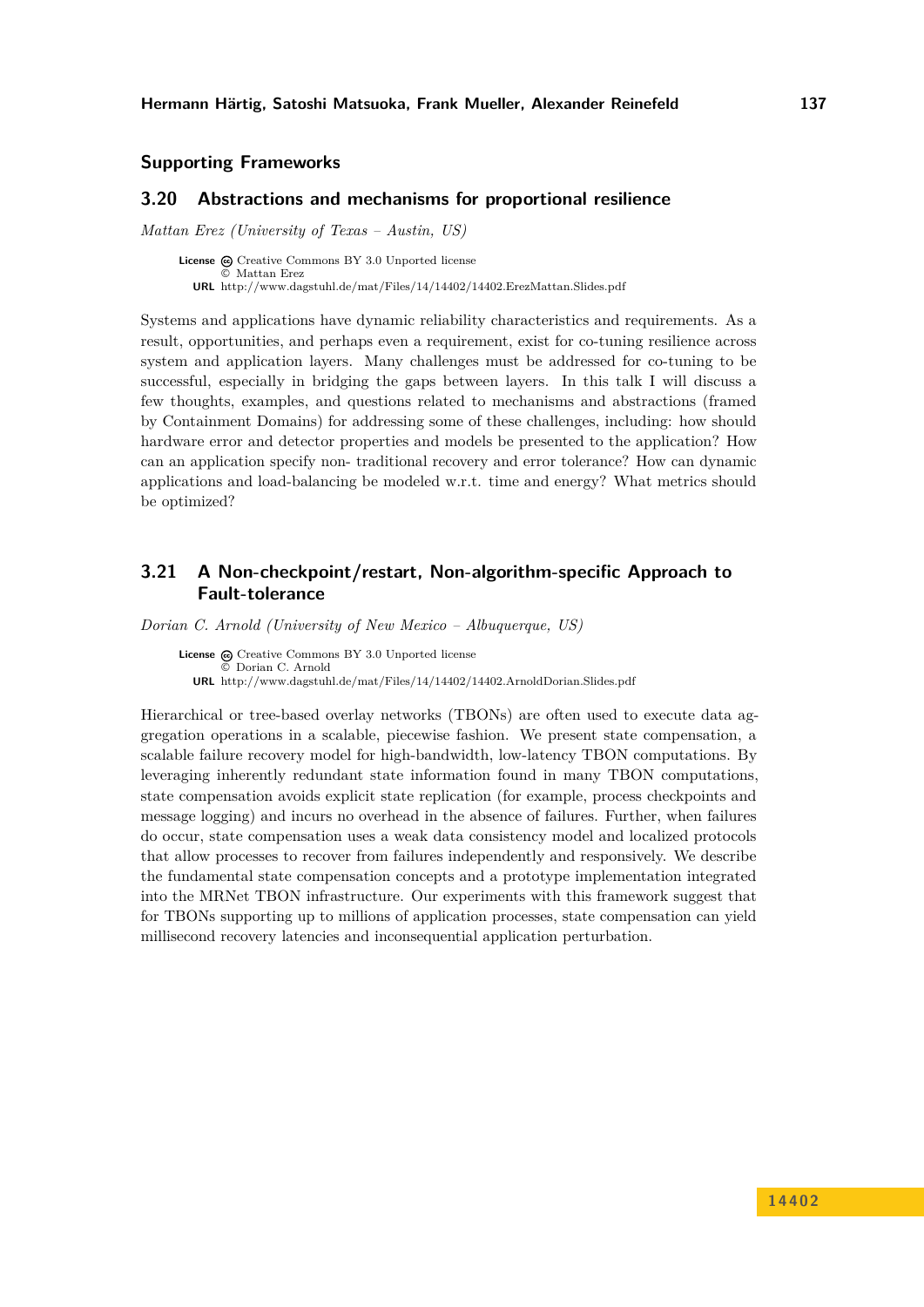### <span id="page-14-0"></span>**3.22 Dynamic Resource Management and Scheduling for Fault Tolerance**

*Felix Wolf (GRS for Simulation Sciences – Aachen, DE)*

License  $\textcircled{c}$  [Creative Commons BY 3.0 Unported](http://creativecommons.org/licenses/by/3.0/) license © [Felix Wolf](#page-14-0) **URL** <http://www.dagstuhl.de/mat/Files/14/14402/14402.WolfFelix.Slides.pdf>

To dynamically recover from node failure, a parallel job usually needs to replace the failed nodes. While the static allocation of spare nodes is technically simpler, pooling spare nodes across all jobs and allocating them dynamically is more efficient in terms of the number of required spare nodes but requires dynamic resource management. In this talk, we present an extension of the Torque/Maui batch systems to support dynamic node allocation for running parallel jobs and discuss how it can support fault-tolerant applications in the re-acquisition of failed nodes. As long as the parallel runtime system can continue running the application with replaced nodes, they can be obtained from the batch system through an API.

### <span id="page-14-1"></span>**4 Conclusion**

Through the lively engagement of all participants, the seminar was very successful and conducted in a professional, friendly and collegiate atmosphere supported by the kind and helpful staff at Schloss Dagstuhl. Lively discussions continued every day well beyond meeting times. The group meeting in its three-day format combined with the cozy confinement of Dagstuhl provided an umbrella for thoughtful discussion that conferences or workshops cannot provide. This helped create a community feeling that could become a building block for a concerted effort to coordinate future research activities, cooperate in outreach effort and maximize everyone's productivity and impact in fulling together each one's unique expertise for a combined effort to successfully solve the grand challenges of resilience in exascale HPC and beyond. During the meeting, follow-up action items with community-building character were identified, as detailed in the online discussion notes of the discussion sessions. They include (a) creation of a mailing list to coordinate activities and disseminate information on FT in high-performance computing and related areas, (b) development a standard set of benchmarks and an API for arbitrary resilience mechanisms, and (c) organization of follow-on meetings for the community. Within one month of the seminar, action item (a) have been realized and the benchmarks set (b) and a follow-up meeting (c) are in the planning stages.